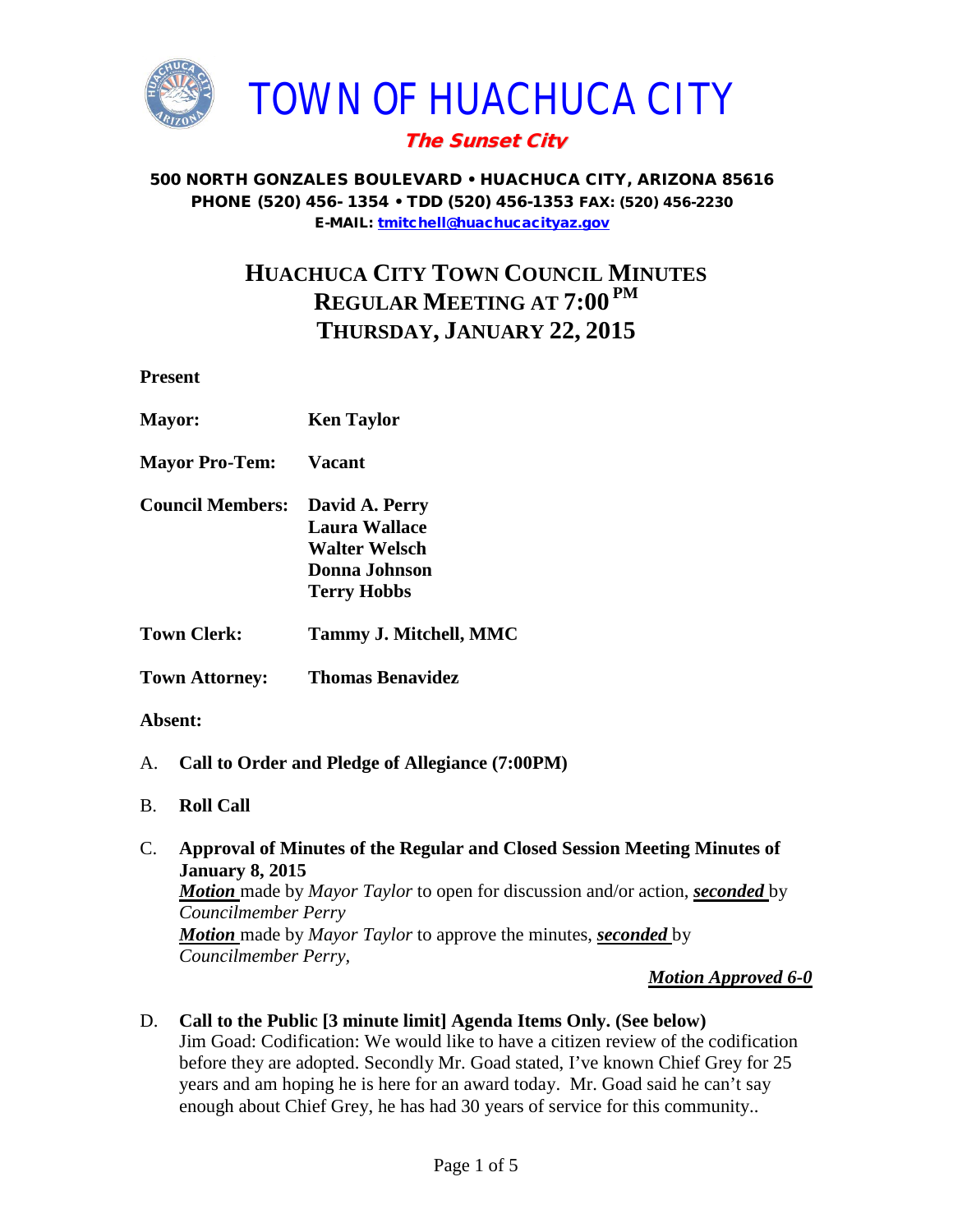## E. **Reports by Council Members and Officers**

- 1. *Councilmember Welsch - Library/Senior Center***-** Councilmember Welsch reported that the Library new label printer has arrived; now they can label the new material and get it out for the public. Mrs. Norris is also working on new Library policies, volunteer policies and minor internet policies. Mrs. Norris should be back in about four weeks.
- 2. *Councilmember* **–** *Planning and Zoning-* Clerk Mitchell stated that there is no report at this time.
- 3. *Councilmember Wallace* **–** *Parks and Recreation***-**Councilmember Wallace reported there are still openings on the board if anyone is interested. A gentleman from the audience stated he could not hear and Mayor Taylor ask the audience if they could respect their neighbor and keep the whispering down so everyone could hear.
- 4. *Councilmember Johnson – Public Safety-*Councilmember Johnson had Commander Allen give the report. Cm. Allen stated our call volume is up, we are working on Spillman now. Also on the agenda we are looking at getting a free Crown Vic.
- 5. *Councilmember Perry Public Works-* Councilmember Perry reported that the Landfill is still working on the small dozer and getting the final figures to get it up and running. The dozer has been neglected for so long it may take a while.
- 6. *Mayor Pro Tem***–** *Finance-* No report at this time.
- 7. *Mayor Taylor –* Mayor Taylor reported he has nothing at this time.
- 8. *Tammy Mitchell – Town Clerk's Report-*Clerk Mitchell reported she gave the council a draft of the Audit and will have Mr. Lovelace and staff on the agenda at the next meeting. Clerk Mitchell said to be sure to get your financial statements in by January  $30<sup>th</sup>$ . The mayor manager meeting will be next week if anyone council member would like to attend.

### F. **Unfinished Business: None**

### G. **New Business**

### 1. **Discussion and/or Action [Mayor Taylor]: Code Enforcement**

*Motion* made by *Mayor Taylor* to open for discussion and/or action, *seconded* by *Councilmember Perry.* Dr. Jim Johnson gave a presentation on his company (Southwest Building Inspection Service, Inc.). Mayor Taylor commented we met with Dr. Johnson the other day and he gave us some great insight on what to do next.

*Motion* made by *Mayor Taylor* to request a proposal from Dr. Johnson for code enforcement services rather than trying to find an employee to fill the role, *seconded* by *Councilmember Wallace*

### *Motion Approved 6-0*

2. **Discussion and/or Action [Mayor Taylor]: Executive (Closed) Session, pursuant to A.R.S. 38-431.03 (A) (1), Discussion regarding the employment and performance of Police Chief Dennis Grey**

*Motion* made by *Mayor Taylor* to move into Executive Session, *seconded* by *Councilmember Perry, went in to executive session at 7:20p.m.*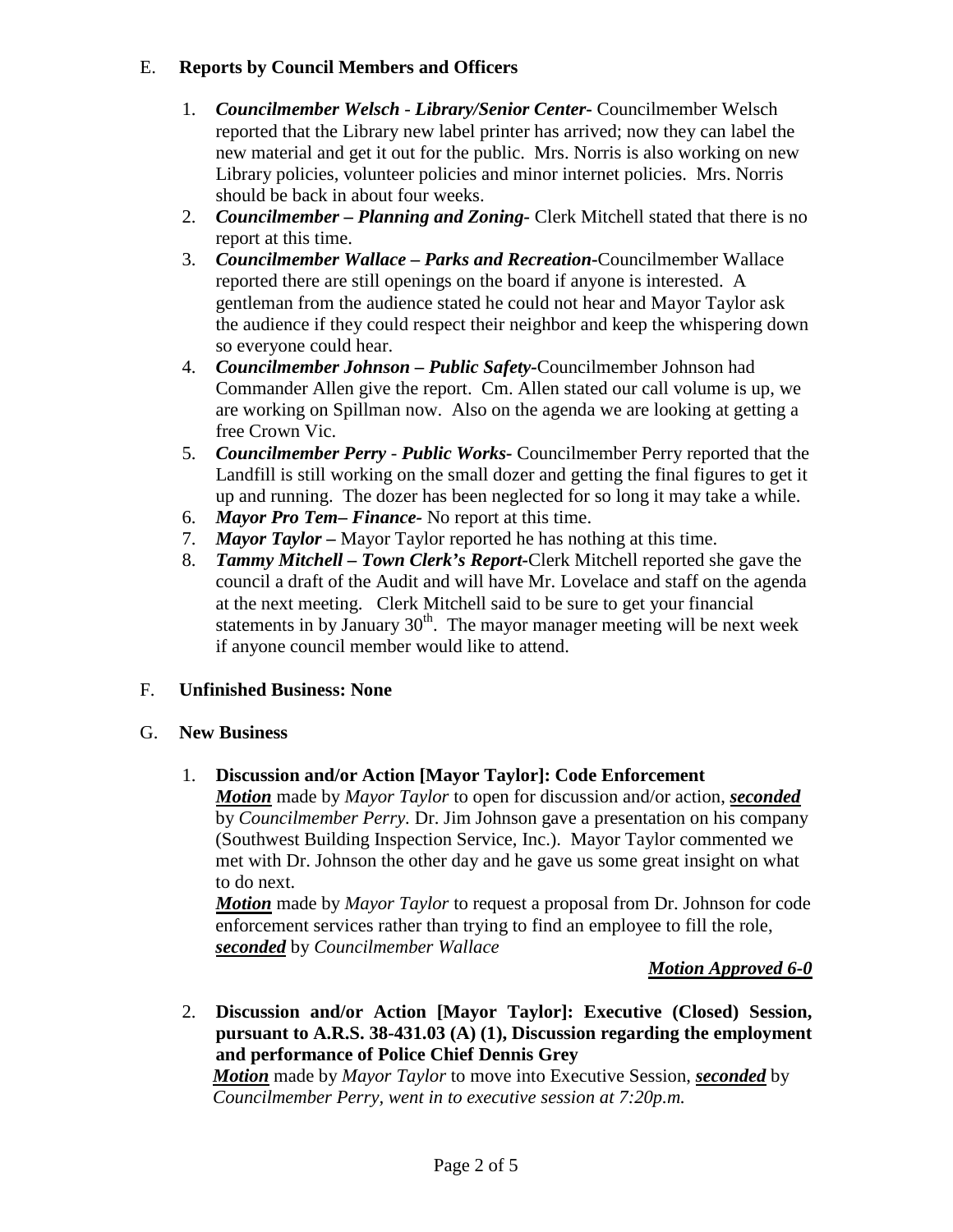*Motion* made by *Mayor Taylor* to move back into regular meeting, *seconded* by *Councilmember Wallace, back to open session at 7:44 p.m.*

*Motion Approved 6-0* 

3. **Discussion and/or Action [Mayor Taylor]: First Reading; Clerk Mitchell Read by Title Only, Ordinance 2015-01, an Ordinance of the Mayor and Council of the Town of Huachuca City, Cochise County, Arizona, Amending the Town Code by Replacing the Current Building Code of the Town, Codified at Article 8-1 of the Town Code, with the International Building Code, 2012, Edition with Supplements.** 

*Motion* made by *Mayor Taylor* to open for discussion and/or action, *seconded* by *Councilmember Wallace.* 

4. **Discussion on Adopting [Councilmember Welsch]: Discussion on adopting Webster's New World Robert's Rules of Order as the reference used by the council on parliamentary procedures, Review of Book provided for possible future action.**

*Motion* made by *Councilmember Welsch* to open for discussion and/or action, *seconded* by *Mayor Taylor*

*Motion* made by *Mayor Taylor* to direct staff to create a resolution to adopt the Webster's New World Robert's Rules of Order Simplified & Applied Third Addition, *seconded* by *Councilmember Welsch*

*Motion Approved 6-0*

5. **Discussion and/or Action [Mayor Taylor]: First Reading of the Codified Town Codes.** 

*Motion* made by *Mayor Taylor* to open for discussion and/or action, *seconded Councilmember Perry.* This is the first time in our history that our codes have been codified. Ms. Mitchell has been very instrumental in finding the missing things needed to complete this process. There are a few more items we need to address that the Codifiers could not change; these items would need council action. Mayor Taylor stated we will have a Special Meeting before our next council meeting to discuss the Codified Codes. This will be to answer any questions for public input.

*No Action Taken*

#### 6. **Discussion and/or Action [Mayor Taylor]: Discussion on the open Council Seat.**

*Motion* made by *Mayor Taylor* to open for discussion and/or action, *seconded* by *Councilmember Perry.* Decision was made to have interviews if any new people wanted to be on the Council and to have the previous applicants attend. The interviews will be on the agenda for the February 12, 2015, 6:00 p.m. Special Meeting.

*No Action Taken*

7. **Discussion and/or Action [Mayor Taylor]: To approve an Agreement between Arizona Department of Public Safety and Huachuca City Police Department.**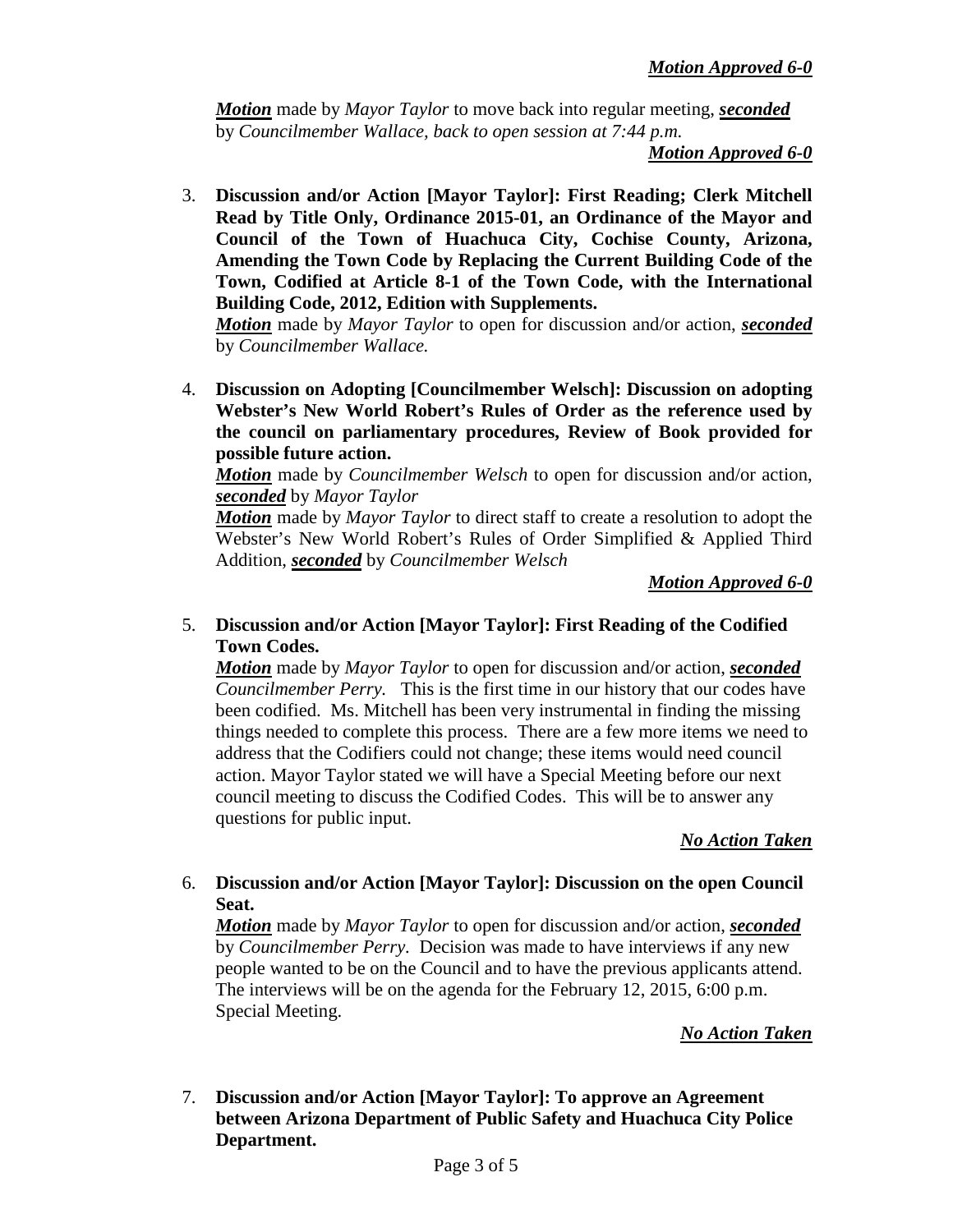*Motion* made by *Mayor Taylor* to open for discussion and/or action, *seconded* by *Councilmember Wallace.*

Commander Allen stated this agreement is for a police car (crown vic). This is at no cost to the Town.

*Motion* made by *Mayor Taylor* to approve the Agreement between Arizona Department of Public Safety and Huachuca City Police Department, *seconded* by *Councilmember Johnson*

*Motion Approved 6-0*

## 8. **Discussion and/or Action [Mayor Taylor] Declaratory Judgment for Mayor's Term.**

*Motion* made by *Mayor Taylor* to open for discussion and/or action, *seconded Councilmember Johnson*

*Motion* made by *Councilmember Perry* to change the Town Code to reflect the Mayor four year term as indicated by Ordinance 11-04, *seconded* by *Councilmember Welsch.* Attorney Benavidez explained the court order and stated it should stay at the 4 year term.

*Motion Approved 6-0*

## H. **Payment Approval Report in the amount of \$113,108.52**

*Motion* made by *Mayor Taylor* to open for discussion and/or action, *seconded* by *Councilmember Johnson Motion* made by *Mayor Taylor* to approve the amount of \$113,108.52, *seconded* by

*Councilmember Wallace*

*Motion Approved 6-0*

I. **Call to the Public: [3 min. limit] ARS38-431-01 Public body may make an open call to the public during a public meeting, subject to reasonable time, place and manner restrictions, to allow individuals to address the public body on any issue within the jurisdiction of the public body. At the conclusion of an open call to the public, individual members of the public body may respond to criticism made by those who have addressed the public body, may ask staff to review a matter or may ask that a matter be put on a future agenda. However, members of the public body shall not discuss or take legal action on matters raised during an open call to the public unless the matters are properly noticed for discussion and legal action.**

Jim Hawk – Warning regarding the RV.

Jim Goad – 33 citations regarding RV. Ms. Jennifer Fuller stated that there were no citations, just notices.

- J. **Discussion and/or Action [Town Clerk]: Items to be placed on the next agenda**
	- 1. **Discussion and/or Action [Councilmember Wallace]: Have a business owner be part of Community Development Committee**
	- 2. **Discussion and/or Action [Mayor Taylor]: Ordinance to adopt the codified Town Codes**
- K. **Adjournment (8:30 PM)** *Motion* made by *Mayor Taylor* to adjourn, *seconded* by *Councilmember Perry Motion Approved 6-0*